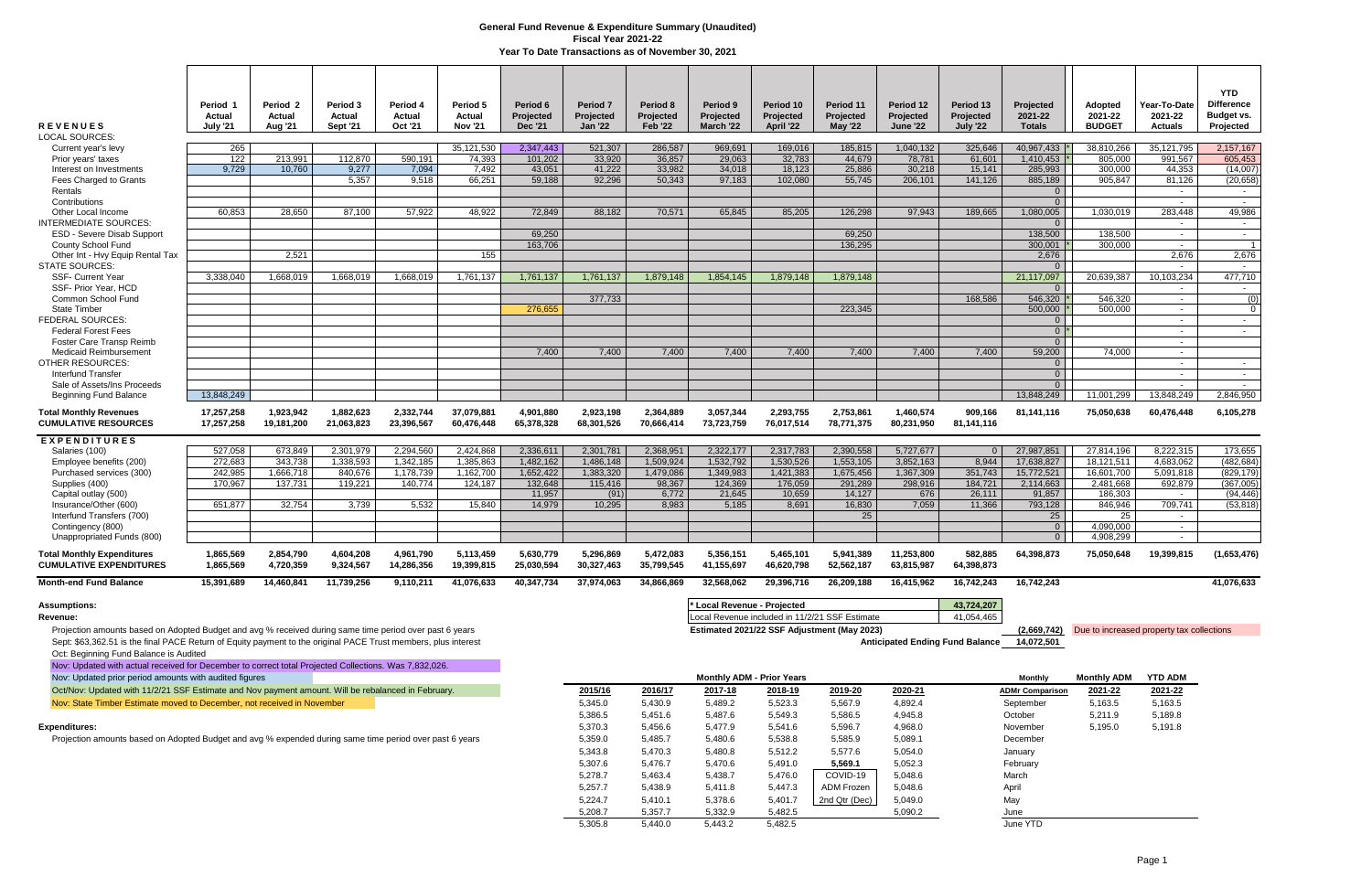## **Lincoln County School District Monthly Comparison - Projected to Actual November 2021**

|                                         |            |               | <b>Actual</b>        |
|-----------------------------------------|------------|---------------|----------------------|
|                                         |            |               | <b>Compared to</b>   |
| <b>REVENUES</b>                         | Projected  | <b>Actual</b> | Projected            |
| <b>LOCAL SOURCES:</b>                   |            |               |                      |
| <b>Current year's levy</b>              | 27,479,444 | 35,121,530    | 7,642,086<br>$\ast$  |
| Prior years' taxes                      | 70,583     | 74,393        | $\ast$<br>3,810      |
| <b>Interest on Investments</b>          | 14,144     | 7,492         | (6, 651)             |
| <b>Fees Charged to Grants</b>           | 35,197     | 66,251        | 31,054               |
| <b>Rentals</b>                          |            |               |                      |
| <b>Contributions</b>                    |            |               |                      |
| <b>Other Local Income</b>               | 88,901     | 48,922        | (39, 979)            |
| <b>INTERMEDIATE SOURCES:</b>            |            |               |                      |
| <b>ESD - Severe Disability Support</b>  |            |               |                      |
| <b>County School Fund</b>               |            |               | *                    |
| <b>Other - Heavy Equip Rental Tax</b>   |            | 155           |                      |
| <b>STATE SOURCES:</b>                   |            |               |                      |
| <b>SSF- Current Year</b>                | 1,828,572  | 1,761,137     | (67, 435)            |
| <b>SSF- Prior Year</b>                  |            |               |                      |
| <b>Common School Fund</b>               |            |               | *                    |
| <b>State Timber</b>                     | 276,655    |               | $\ast$<br>(276, 655) |
| <b>FEDERAL SOURCES:</b>                 |            |               |                      |
| <b>Federal Forest Fees</b>              |            |               | *                    |
| <b>Foster Care Transportation Reimb</b> |            |               |                      |
| <b>Medicaid Reimbursement</b>           | 7,400      |               | (7, 400)             |
| <b>OTHER RESOURCES:</b>                 |            |               |                      |
| <b>Interfund Transfer</b>               |            |               |                      |
| <b>Sale of Assets/Ins Proceeds</b>      |            |               |                      |
| <b>Beginning Fund Balance</b>           |            |               |                      |
| <b>Total Monthly Revenue</b>            | 29,800,896 | 37,079,881    | 7,278,830            |
| <b>EXPENDITURES</b>                     |            |               |                      |

| Salaries (100)                    | 2,401,186 | 2,424,868 | 23,682     |
|-----------------------------------|-----------|-----------|------------|
| <b>Employee benefits (200)</b>    | 1,535,925 | 1,385,863 | (150,061)  |
| <b>Purchased services (300)</b>   | 1,364,090 | 1,162,700 | (201, 390) |
| Supplies (400)                    | 188,669   | 124,187   | (64, 482)  |
| Capital outlay (500)              | 15,877    |           | (15, 877)  |
| Insurance/Other (600)             | 16,305    | 15,840    | (465)      |
| <b>Interfund Transfers (700)</b>  |           |           |            |
| <b>Contingency (800)</b>          |           |           |            |
| <b>Unappropriated Funds (800)</b> |           |           |            |
|                                   |           |           |            |
| <b>Total Monthly Expenditures</b> | 5,522,053 | 5,113,459 | (408, 594) |

**\*Indicates SSF formula revenue -- excesses are returned to the State** Page 2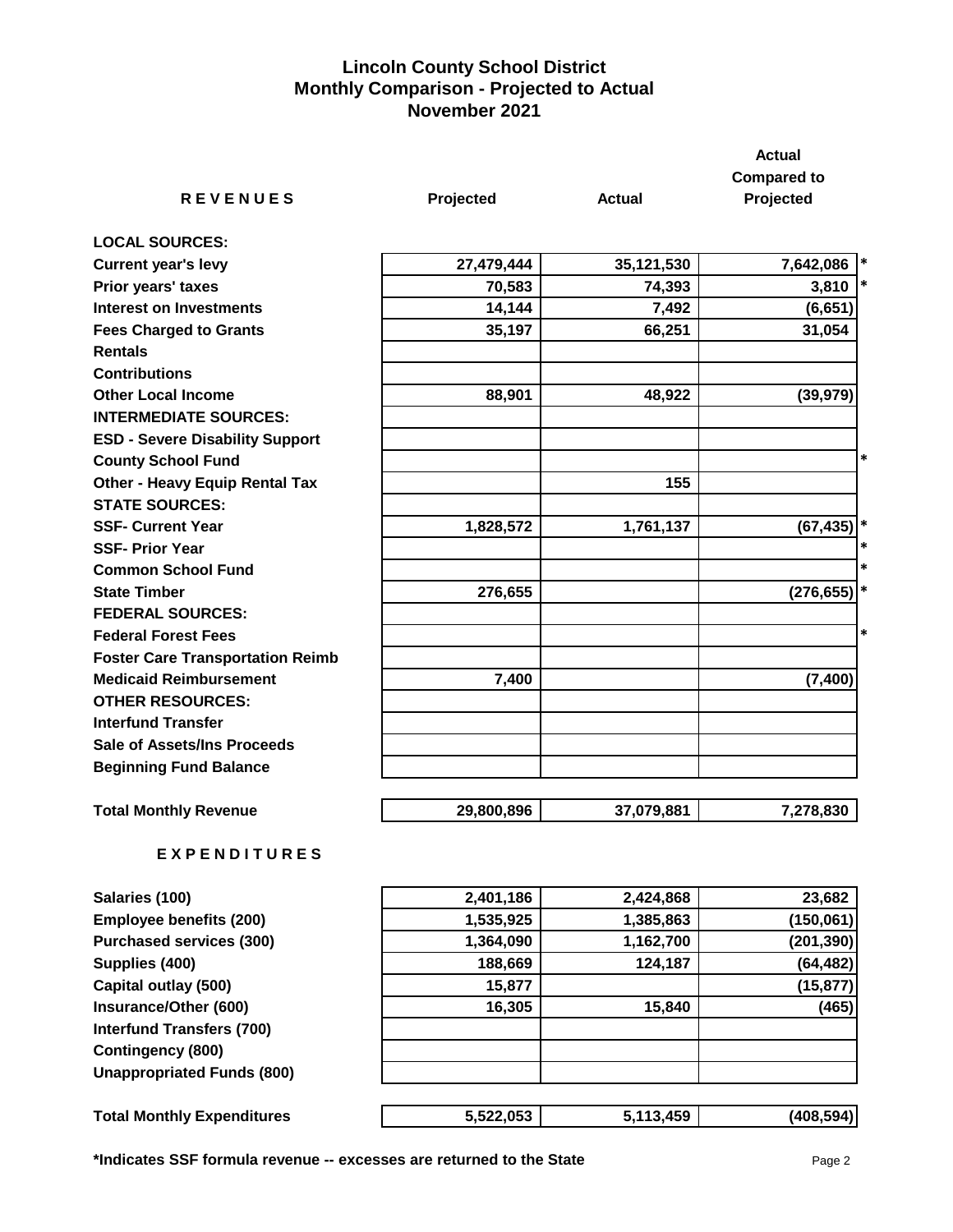### **Lincoln County School District Purchased Services Monthly Comparison November 30, 2021**

|                                             | July      |    | Aug           | <b>Sept</b>               |              | Oct        |   | <b>Nov</b> | <b>Dec</b> | Jan | Feb | March          | <b>April</b> | May | June | <b>YTD Total</b> |
|---------------------------------------------|-----------|----|---------------|---------------------------|--------------|------------|---|------------|------------|-----|-----|----------------|--------------|-----|------|------------------|
| <b>Professional Instruction Sycs</b>        | 598       |    | 30,284        | 20,408                    |              | 86,775     |   | 53,307     |            |     |     |                |              |     |      | 191,372          |
| <b>Cleaning Services</b>                    | 151,489   |    | 158,246       | 154,868                   |              | 154,868    |   | 154,868    |            |     |     |                |              |     |      | 774,338          |
| Repairs & Maintenance                       | 12,587    |    | 29,777        | 32,280                    |              | 14,816     |   | 6,086      |            |     |     |                |              |     |      | 95,547           |
| Rentals                                     | 296       |    | 1,880         | 9,858                     |              |            |   |            |            |     |     |                |              |     |      | 12,034           |
| <b>Utilities</b>                            | 13,398    | B  | 95,575        | 71,191                    |              | 102,994    |   | 113,591    |            |     |     |                |              |     |      | 396,749          |
| Transportation                              |           |    | 122,626       | 127,731                   |              | 348,622    |   | 398,449    |            |     |     |                |              |     |      | 997,427          |
| Travel                                      |           |    | 3,531         | 2,523                     |              | 7,030      |   | 4,326      |            |     |     |                |              |     |      | 17,410           |
| Telephone                                   | 4,357     |    | 7,418         | 8,355                     |              | 4,337      |   | 13,207     |            |     |     |                |              |     |      | 37,673           |
| Postage                                     | 4,237     |    | 1,317         | 1,327                     |              | 2,781      |   | 3,276      |            |     |     |                |              |     |      | 12,938           |
| Advertising                                 |           |    | 15            | 895                       |              |            |   |            |            |     |     |                |              |     |      | 910              |
| Printing & Binding                          | 5,235     |    | 17,683        | 11,440                    |              | 13,018     |   | 6,351      |            |     |     |                |              |     |      | 53,728           |
| Data Lines                                  |           |    | 89            | $\overline{117}$          |              | 89         |   | 89         |            |     |     |                |              |     |      | 384              |
| Charter School Payments                     |           | C  | 1,165,121     | 388,616                   | $\mathsf{D}$ | 431,505    |   | 412,642    |            |     |     |                |              |     |      | 2,397,884        |
| Tuition                                     |           |    |               |                           |              |            |   |            |            |     |     |                |              |     |      |                  |
| <b>Audit Services</b>                       |           | E. | 11,270        |                           |              | 1,200      | E | (11, 270)  |            |     |     |                |              |     |      | 1,200            |
| <b>Legal Services</b>                       |           |    | 7.275         | 7,543                     |              | 6.145      |   | 6.157      |            |     |     |                |              |     |      | 27,119           |
| <b>Architect/Engineer Services</b>          |           |    |               |                           |              |            |   |            |            |     |     |                |              |     |      |                  |
| Negotiation/Labor Consulting<br><b>Svcs</b> |           |    |               |                           |              |            |   |            |            |     |     |                |              |     |      |                  |
| <b>Management Services</b>                  |           |    |               |                           |              |            |   |            |            |     |     |                |              |     |      | $\sim$           |
| Data Processing/Tech Svcs                   | 500       |    | 3,000         |                           |              | 3,000      |   | 1,500      |            |     |     |                |              |     |      | 8,000            |
| <b>Election Services</b>                    |           |    | 37            |                           |              |            |   |            |            |     |     |                |              |     |      | 37               |
| <b>Other General Prof Svcs</b>              | 50,288    |    | 11,575        | 3,525                     |              | 1,589      |   | 122        |            |     |     |                |              |     |      | 67,099           |
| <b>Total Purchased Services</b>             | 242,985   |    | 1,666,718     | 840,676                   |              | 1,178,769  |   | 1,162,700  |            |     |     | $\blacksquare$ |              |     |      | 5,091,848        |
|                                             |           |    |               |                           |              |            |   |            |            |     |     |                |              |     |      |                  |
| <b>For Reference Only:</b>                  |           |    |               |                           |              |            |   |            |            |     |     |                |              |     |      |                  |
| Less Transportation                         |           |    |               | $(122, 626)$ $(127, 731)$ |              | (348, 622) |   | (398, 449) |            |     |     |                |              |     |      |                  |
| Less Charter School                         |           |    |               |                           |              |            |   |            |            |     |     |                |              |     |      |                  |
| Payments                                    |           |    | (1, 165, 121) | (388, 616)                |              | (431, 505) |   | (412, 642) |            |     |     |                |              |     |      |                  |
| <b>Balance of Purchased</b>                 |           |    |               |                           |              |            |   |            |            |     |     |                |              |     |      |                  |
| <b>Services</b>                             | 242,985 A |    | 378,971       | 324,329                   |              | 398,642    |   | 351,609    |            |     |     |                |              |     |      |                  |

**Notes:**

A: Removing Transportation & Charter Payments with their irregular payment patterns from the totals smooths the monthly totals for comparison purposes. For Reference Only.

B: June bills are paid from prior year budget. July bills are paid in August.

C: July Charter payments paid in August. July was \$776,505, August was \$388,616. Double payment in July to frontload, no payment in May.

D: Recalculated LCCT payments for July - October due to increase in actual ADM vs budgeted ADM

E: Prior Year Audit expense, moved to Accounts Payable in Prior Year's Financial Report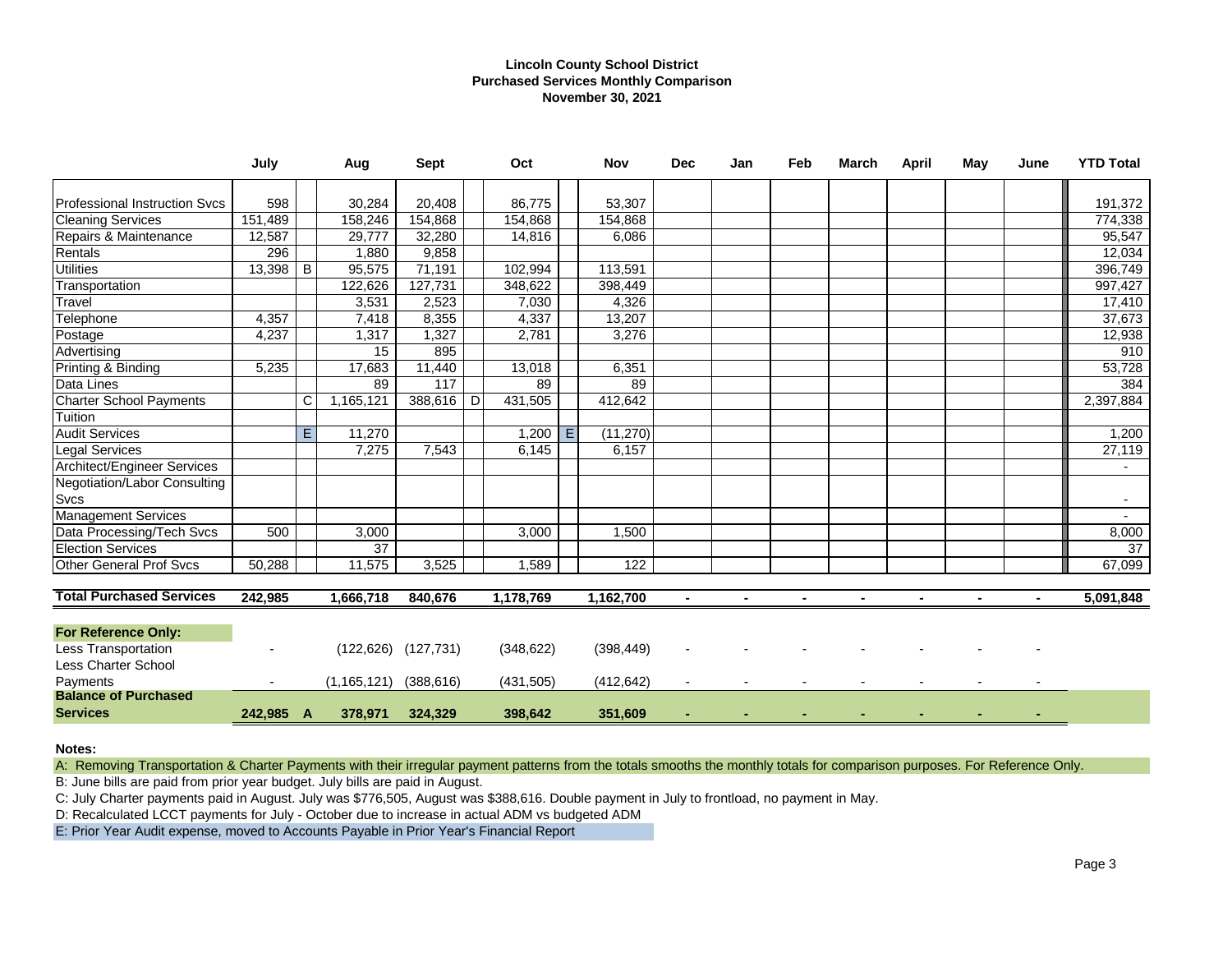|                                                             | <b>Budget</b>           | Encumb'd  | <b>YTD Actual</b> | Remaining               |                                  |
|-------------------------------------------------------------|-------------------------|-----------|-------------------|-------------------------|----------------------------------|
| <b>Special Revenues &amp; Grants</b><br>(200-285 & 900-994) |                         |           |                   |                         | <b>Student Inve</b><br>Revenues: |
| Revenues:<br>Local                                          | 625,708                 |           | 472,937           | 152,771                 | <b>State</b><br>Beg. Fund        |
| Intermediate                                                |                         |           |                   |                         | <b>Total Revenu</b>              |
| State                                                       |                         |           | 125,911           |                         |                                  |
| Federal                                                     | 5,648,820<br>24,373,186 |           | 409,369           | 5,522,908<br>23,963,817 | Expenditures:                    |
| <b>Fund Tfrs/Asset Sales</b>                                | 914,012                 |           |                   |                         | Instruction                      |
| Beg. Fund Balance *                                         |                         |           | 1,160,133         | (1, 160, 133)           | Support S                        |
| <b>Total Revenues</b>                                       | 31,561,726              |           | 2,168,350         | 29,393,375              | Enterprise                       |
|                                                             |                         |           |                   |                         | Facilities /                     |
| Expenditures:                                               |                         |           |                   |                         | End Fund                         |
| Instruction                                                 | 10,977,611              | 3,857,798 | 1,306,259         | 5,813,554               | <b>Total Expendi</b>             |
| <b>Support Services</b>                                     | 7,156,191               | 1,995,918 | 1,347,510         | 3,812,763               | <b>Fund Balanc</b>               |
| Enterprise                                                  | 873,889                 | 119,052   | 64,790            | 690,047                 |                                  |
| Facilities Acq & Const                                      | 7,831,878               | 1,458,876 | 1,053,545         | 5,319,457               |                                  |
| End Fund Bal/Tfrs                                           | 4,722,157               |           |                   | 4,722,157               |                                  |
| <b>Total Expenditures</b>                                   | 31,561,726              | 7,431,644 | 3,772,104         | 20,357,978              |                                  |
| <b>Fund Balance</b>                                         |                         |           | (1,603,753)       |                         |                                  |
| <b>Musical Instruments (287)</b><br>Revenues:               |                         |           |                   |                         | Curriculum (<br>Revenues:        |
| <b>Transfers</b>                                            |                         |           |                   | 0                       | <b>Transfers</b>                 |
| Beg. Fund Balance*                                          | 300,000                 |           | 296,300           | 3,700                   | Beg. Fund                        |
| <b>Total Revenues</b>                                       | 300,000                 |           | 296,300           | 3,700                   | <b>Total Revenu</b>              |
| Expenditures:                                               |                         |           |                   |                         | Expenditures:                    |
| Instruction                                                 | 300,000                 | 71,150    | 52,024            | 176,826                 | Instruction                      |
| <b>Support Services</b>                                     |                         |           |                   |                         | Support S                        |
| <b>End Fund Balance</b>                                     |                         |           |                   |                         | End Fund                         |
| <b>Total Expenditures</b>                                   | 300,000                 | 71,150    | 52,024            | 176,826                 | <b>Total Expendi</b>             |
| <b>Fund Balance</b>                                         |                         |           | 244,276           |                         | <b>Fund Balanc</b>               |
|                                                             |                         |           |                   |                         |                                  |
| Pre-School Promise (288)                                    |                         |           |                   |                         | <b>Small Schoo</b>               |
| Revenues:                                                   |                         |           |                   |                         | Revenues:                        |
| <b>State</b><br>Beg. Fund Balance*                          | 445,500                 |           |                   | 445,500                 | Local<br><b>State</b>            |
| <b>Total Revenues</b>                                       | 445,500                 |           |                   | 445,500                 | Beg. Fund                        |
|                                                             |                         |           |                   |                         | <b>Total Revenu</b>              |
| Expenditures:                                               |                         |           |                   |                         |                                  |
| Instruction                                                 | 384,187                 | 205,904   | 91,203            | 87,079                  | Expenditures:                    |
| <b>Support Services</b>                                     | 59,313                  | 24,750    | 10,297            | 24,266                  | Instruction                      |
| Enterprise                                                  | 2,000                   |           | 193               | 1,808                   | Support S                        |
| Facilities Acq & Const                                      |                         |           |                   |                         | Enterprise                       |
| <b>End Fund Balance</b>                                     |                         |           |                   |                         | Facilities /                     |
| <b>Total Expenditures</b>                                   | 445,500                 | 230,655   | 101,693           | 113,153                 | End Fund                         |
| <b>Fund Balance</b>                                         |                         |           | (101, 693)        |                         | <b>Total Expendi</b>             |

|                                                | <b>Budget</b>           | Encumb'd          | <b>YTD Actual</b>      | Remaining                   |                                                   | <b>Budget</b> | Encumb'd    | <b>YTD Actual</b> | Remaining |                                                   | <b>Budget</b>    | Encumb'd  | <b>YTD Actual</b> | Remaining         |
|------------------------------------------------|-------------------------|-------------------|------------------------|-----------------------------|---------------------------------------------------|---------------|-------------|-------------------|-----------|---------------------------------------------------|------------------|-----------|-------------------|-------------------|
| <b>Special Revenues &amp; Grants</b>           |                         |                   |                        |                             | <b>Student Investment Account (289)</b>           |               |             |                   |           | <b>High School Success (292)</b>                  |                  |           |                   |                   |
| (200-285 & 900-994)                            |                         |                   |                        |                             | Revenues:                                         |               |             |                   |           | Revenues:                                         |                  |           |                   |                   |
| Revenues:                                      | 625,708                 |                   |                        |                             | State                                             | 4,559,479     |             | 235,598           | 4,323,881 | State                                             | 1,704,255        |           | 233,545           | 1,470,710         |
| Local                                          |                         |                   | 472,937                | 152,771                     | Beg. Fund Balance*                                |               |             |                   |           | Beg. Fund Balance *                               |                  |           |                   |                   |
| Intermediate                                   |                         |                   |                        |                             | <b>Total Revenues</b>                             | 4,559,479     |             | 235,598           | 4,323,881 | <b>Total Revenues</b>                             | 1,704,255        |           | 233,545           | 1,470,710         |
| State                                          | 5,648,820               |                   | 125,911                | 5,522,908                   |                                                   |               |             |                   |           |                                                   |                  |           |                   |                   |
| Federal                                        | 24,373,186              |                   | 409,369                | 23,963,817                  | Expenditures:                                     |               |             |                   |           | Expenditures:                                     |                  |           |                   |                   |
| Fund Tfrs/Asset Sales                          | 914,012                 |                   |                        |                             | Instruction                                       | 1,850,227     | 904,080     | 460,568           | 485,579   | Instruction                                       | 881,596          | 217,702   | 256,919           | 406,974           |
| Beg. Fund Balance *<br><b>Total Revenues</b>   | 31,561,726              |                   | 1,160,133<br>2,168,350 | (1, 160, 133)<br>29,393,375 | <b>Support Services</b>                           | 2,709,253     | 1,360,293   | 611,025           | 737,934   | <b>Support Services</b>                           | 742,659<br>20000 | 307,019   | 212,118           | 223,521<br>20,000 |
|                                                |                         |                   |                        |                             | Enterprise                                        |               |             |                   |           | Enterprise                                        |                  |           |                   |                   |
|                                                |                         |                   |                        |                             | Facilities Acq & Const<br><b>End Fund Balance</b> |               |             |                   |           | Facilities Acq & Const<br><b>End Fund Balance</b> | 60,000           |           | 1,619             | 58,381            |
| Expenditures:<br>Instruction                   | 10,977,611              | 3,857,798         | 1,306,259              | 5,813,554                   | <b>Total Expenditures</b>                         | 4,559,479     | 2,264,373   | 1,071,593         | 1,223,513 | <b>Total Expenditures</b>                         | 1,704,255        | 524,722   | 470,657           | 708,877           |
|                                                |                         |                   |                        |                             |                                                   |               |             |                   |           |                                                   |                  |           |                   |                   |
| <b>Support Services</b>                        | 7,156,191               | 1,995,918         | 1,347,510              | 3,812,763                   | <b>Fund Balance</b>                               |               |             | (835, 995)        |           | <b>Fund Balance</b>                               |                  |           | $(237, 112)$ ***  |                   |
| Enterprise                                     | 873,889                 | 119,052           | 64,790                 | 690,047                     |                                                   |               |             |                   |           |                                                   |                  |           |                   |                   |
| Facilities Acq & Const                         | 7,831,878               | 1,458,876         | 1,053,545              | 5,319,457                   |                                                   |               |             |                   |           | <b>Building Maintenance</b>                       |                  |           |                   |                   |
| End Fund Bal/Tfrs<br><b>Total Expenditures</b> | 4,722,157<br>31,561,726 | 7,431,644         | 3,772,104              | 4,722,157<br>20,357,978     |                                                   |               |             |                   |           | (293)<br>Revenues:                                |                  |           |                   |                   |
|                                                |                         |                   |                        |                             |                                                   |               |             |                   |           |                                                   |                  |           |                   |                   |
| <b>Fund Balance</b>                            |                         |                   | $(1,603,753)$ ***      |                             |                                                   |               |             |                   |           | Local                                             | 705,000          |           | 5,131             | 699,869           |
|                                                |                         |                   |                        |                             |                                                   |               |             |                   |           | Intermediate                                      |                  |           |                   |                   |
| <b>Musical Instruments (287)</b>               |                         |                   |                        |                             | Curriculum (290)                                  |               |             |                   |           | State                                             |                  |           |                   |                   |
| Revenues:<br>Transfers                         |                         |                   |                        |                             | Revenues:<br>Transfers                            |               |             |                   |           | Federal<br><b>Fund Tfrs/Asset Sales</b>           |                  |           |                   |                   |
| Beg. Fund Balance*                             | 300,000                 |                   | 296,300                | 0<br>3,700                  | Beg. Fund Balance*                                | 600,000       |             | 900,000           | (300,000) | Beg. Fund Balance *                               | 1,288,152        |           | 1,868,723         | (580, 571)        |
| <b>Total Revenues</b>                          | 300,000                 |                   | 296,300                | 3,700                       | <b>Total Revenues</b>                             | 600,000       |             | 900,000           | (300,000) | <b>Total Revenues</b>                             | 1,993,152        |           | 1,873,855         | 119,297           |
|                                                |                         |                   |                        |                             |                                                   |               |             |                   |           |                                                   |                  |           |                   |                   |
| Expenditures:                                  |                         |                   |                        |                             | Expenditures:                                     |               |             |                   |           | Expenditures:                                     |                  |           |                   |                   |
| Instruction                                    | 300,000                 | 71,150            | 52,024                 | 176,826                     | Instruction                                       | 600,000       |             |                   | 600,000   | <b>Support Services</b>                           | 350,000          | 25,982    | 105,150           | 218,868           |
| <b>Support Services</b>                        |                         |                   |                        |                             | <b>Support Services</b>                           |               |             |                   |           | Enterprise                                        |                  |           |                   |                   |
| <b>End Fund Balance</b>                        |                         |                   |                        |                             | End Fund Balance                                  |               |             |                   |           | Facilities Acq & Const                            | 1,643,152        | 66,733    | 1,036,279         | 540,140           |
| <b>Total Expenditures</b>                      | 300,000                 | 71,150            | 52,024                 | 176,826                     | <b>Total Expenditures</b>                         | 600,000       | $\mathbf 0$ |                   | 600,000   | End Fund Bal/Tfrs                                 |                  |           |                   |                   |
| <b>Fund Balance</b>                            |                         |                   | 244,276                |                             | <b>Fund Balance</b>                               |               |             | 900,000           |           | <b>Total Expenditures</b>                         | 1,993,152        | 92,715    | 1,141,428         | 759,009           |
|                                                |                         |                   |                        |                             |                                                   |               |             |                   |           | <b>Fund Balance</b>                               |                  |           | 732,426           |                   |
|                                                |                         |                   |                        |                             | Small Schools Grant (291) WHS & Toledo 7-12       |               |             |                   |           |                                                   |                  |           |                   |                   |
| Pre-School Promise (288)<br>Revenues:          |                         |                   |                        |                             |                                                   |               |             |                   |           | Food Services (294)<br>Revenues:                  |                  |           |                   |                   |
| State                                          | 445,500                 |                   |                        | 445,500                     | Revenues:<br>Local                                | 2,000         |             | 397               | 1,604     | Local                                             | 135,050          |           | 2,657             | 132,393           |
| Beg. Fund Balance*                             |                         |                   |                        |                             | State                                             | 71,623        |             |                   | 71,623    | State                                             | 120,000          |           | 18,000            | 102,000           |
| <b>Total Revenues</b>                          | 445,500                 |                   |                        | 445,500                     | Beg. Fund Balance *                               | 187,582       |             | 183,526           | 4,056     | Federal                                           | 4,559,937        |           | 512,776           | 4,047,161         |
|                                                |                         |                   |                        |                             | <b>Total Revenues</b>                             | 261,205       |             | 183,922           | 77,283    | Beg. Fund Balance *                               | 800,000          |           | 1,138,448         | (338, 448)        |
| Expenditures:                                  |                         |                   |                        |                             |                                                   |               |             |                   |           | <b>Total Revenues</b>                             | 5,614,987        |           | 1,671,881         | 3,943,106         |
|                                                | 384,187                 |                   |                        |                             |                                                   |               |             |                   |           |                                                   |                  |           |                   |                   |
| Instruction<br><b>Support Services</b>         | 59,313                  | 205,904<br>24,750 | 91,203<br>10,297       | 87,079<br>24,266            | Expenditures:<br>Instruction                      | 79,964        | 13,526      | 11,068            | 55,370    | Expenditures:                                     |                  |           |                   |                   |
| Enterprise                                     | 2,000                   |                   | 193                    | 1,808                       | <b>Support Services</b>                           | 107,618       |             |                   | 107,618   | <b>Support Services</b>                           | 107,181          | 62,331    | 44,684            | 165               |
| Facilities Acq & Const                         |                         |                   |                        |                             | Enterprise                                        |               |             |                   |           | Enterprise                                        | 4,857,806        | 3,387,971 | 626,347           | 843,488           |
| <b>End Fund Balance</b>                        |                         |                   |                        |                             | Facilities Acq & Const                            |               |             |                   |           | Facilities Acq & Const                            | 400,000          |           |                   | 400,000           |
| <b>Total Expenditures</b>                      | 445,500                 | 230,655           | 101,693                | 113,153                     | End Fund Balance                                  | 73,623        |             |                   |           | <b>End Fund Balance</b>                           | 250,000          |           |                   | 250,000           |
| <b>Fund Balance</b>                            |                         |                   | $(101, 693)$ ***       |                             | <b>Total Expenditures</b>                         | 261,205       | 13,526      | 11,068            | 236,611   | <b>Total Expenditures</b>                         | 5,614,987        | 3,450,302 | 671,032           | 1,493,653         |
|                                                |                         |                   |                        |                             | <b>Fund Balance</b>                               |               |             | 172,854           |           | <b>Fund Balance</b>                               |                  |           | $1,000,849$ ***   |                   |
|                                                |                         |                   |                        |                             |                                                   |               |             |                   |           |                                                   |                  |           |                   |                   |

 **\* Beginning Fund Balances are Audited**

 **\*\* Fund Balances do NOT include encumbered expenditures** Page 4

**\*\*\* Reimbursement Basis Grants, revenue received after funds expended, negative or low fund balance is normal**

# **LINCOLN COUNTY SCHOOL DISTRICT 2021-22 SPECIAL REVENUE FUNDS FINANCIAL STATEMENTS as of NOVEMBER 30, 2021 UNAUDITED**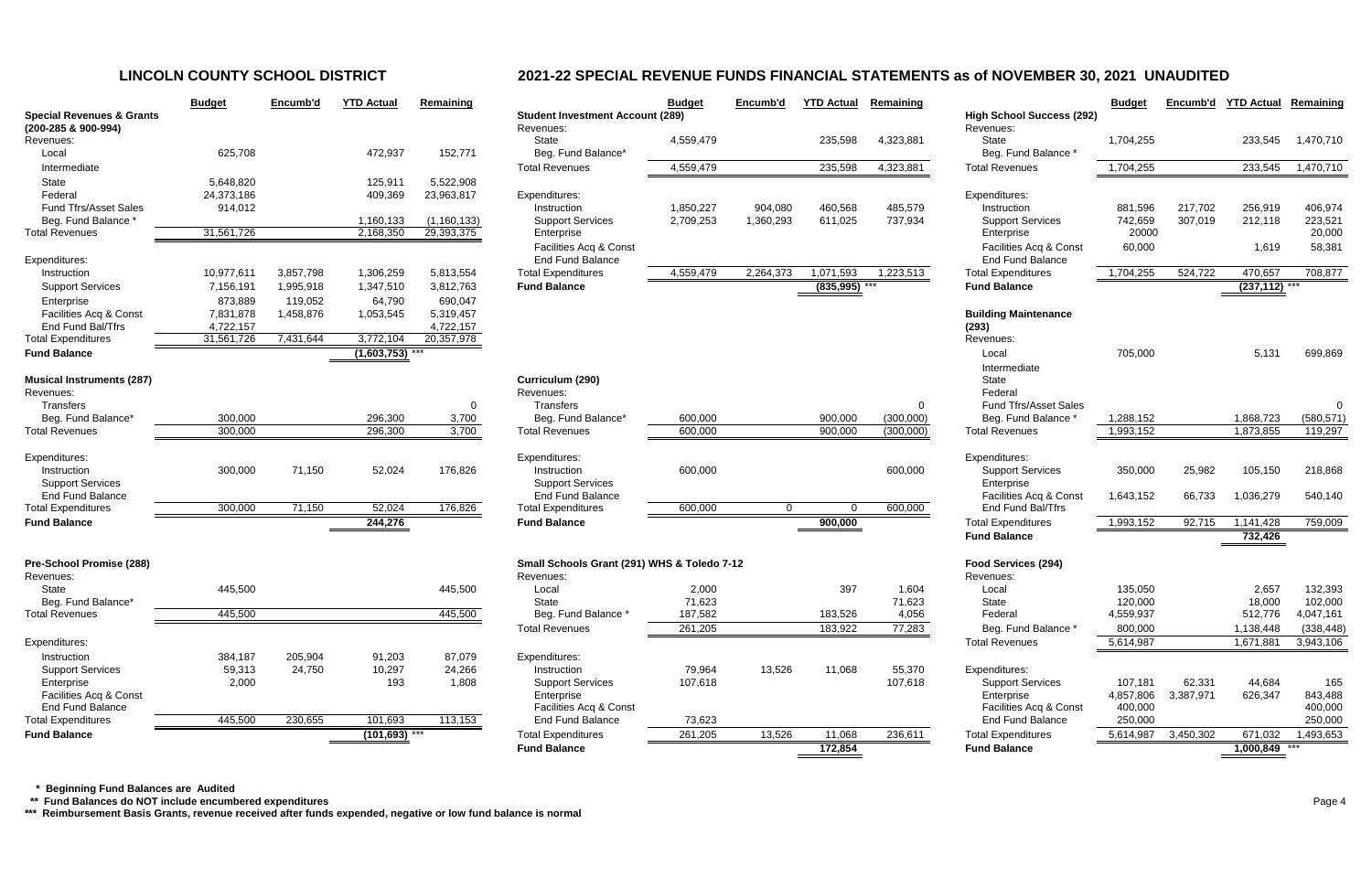# **LINCOLN COUNTY SCHOOL DISTRICT 2021-22 SPECIAL REVENUE FUNDS FINANCIAL STATEMENTS as of NOVEMBER 30, 2021 UNAUDITED**

| <b>Student Activities (295)</b><br>Revenues: | <b>Budget</b> | Encumb'd       | <b>YTD Actual</b> | Remaining  | <b>Vehicle Replacement (299)</b><br>Revenues: | <b>Budget</b> | Encumb'd | <b>YTD Actual</b> | Remaining   | <b>Capital Construction Fund (405)</b><br>Revenues: | <b>Budget</b> | Encumb'd | <b>YTD Actual</b> | Remaining      |
|----------------------------------------------|---------------|----------------|-------------------|------------|-----------------------------------------------|---------------|----------|-------------------|-------------|-----------------------------------------------------|---------------|----------|-------------------|----------------|
| Local                                        | 1,300,000     |                | 244,749           | 1,055,251  | Local                                         | 83,000        |          | 229               | 82,771      | Local                                               | 490,000       |          | 285,165           | 204,835        |
| Beg. Fund Balance *                          | 737,000       |                | 1,039,356         | (302, 356) | Sale of Assets                                |               |          | 14,200            | (14,200)    | Beg. Fund Balance                                   | 720,000       |          | 982,243           | (262, 243)     |
| <b>Total Revenues</b>                        | 2,037,000     |                | 1,284,104         | 752,896    | Beg. Fund Balance *                           | 93,115        |          | 111,820           | (18, 705)   | <b>Total Revenues</b>                               | 1,210,000     |          | 1,267,408         | (57, 408)      |
|                                              |               |                |                   |            | <b>Total Revenues</b>                         | 176,115       |          | 126,248           | 49,867      |                                                     |               |          |                   |                |
| Expenditures:                                |               |                |                   |            |                                               |               |          |                   |             | Expenditures:                                       |               |          |                   |                |
| Instruction                                  | 1,232,000     | 68,671         | 245,654           | 917,676    | Expenditures:                                 |               |          |                   |             | <b>Support Services</b>                             |               |          |                   |                |
| <b>Support Services</b>                      | 85,000        | 53             | 1,875             | 83,071     | <b>Support Services</b>                       | 176,115       | 17,472   | 20,326            | 138,317     | Facilities Acq & Const                              | 1,210,000     | 757      |                   | 1,209,243      |
| Enterprise                                   | 20000         |                | 12,636            | 7,364      | End Fund Balance                              |               |          |                   |             | <b>End Fund Balance</b>                             |               |          |                   |                |
| <b>End Fund Balance</b>                      | 700,000       |                |                   | 700,000    | <b>Total Expenditures</b>                     | 176,115       | 17,472   | 20,326            | 138,317     | <b>Total Expenditures</b>                           | 1,210,000     | 757      | $\Omega$          | 1,209,243      |
| <b>Total Expenditures</b>                    | 2,037,000     | 68,724         | 260,165           | 1,708,110  | <b>Fund Balance</b>                           |               |          | 105,922           |             | <b>Fund Balance</b>                                 |               |          | 1,267,408         |                |
| <b>Fund Balance</b>                          |               |                | 1,023,939         |            |                                               |               |          |                   |             |                                                     |               |          |                   |                |
|                                              |               |                |                   |            |                                               |               |          |                   |             | <b>Future Property Purchases Reserve (420)</b>      |               |          |                   |                |
| <b>Outdoor School for All (296)</b>          |               |                |                   |            | PERS Bonds Debt Service (320)                 |               |          |                   |             | Revenues:                                           |               |          |                   |                |
| Revenues:                                    |               |                |                   |            | Revenues:                                     |               |          |                   |             | Local                                               |               |          |                   |                |
| State                                        | 147,533       |                |                   | 147,533    | Local                                         | 6,473,996     |          | 1,804,785         | 4,669,211   | Fund Tfrs/Asset Sales                               | -5            |          |                   |                |
| <b>Total Revenues</b>                        | 147,533       |                | $\mathbf{0}$      | 147,533    | Beg. Fund Balance *                           | 9,471,819     |          | 9,256,643         | 215,176     | Beg. Fund Balance                                   |               |          |                   |                |
|                                              |               |                |                   |            | <b>Total Revenues</b>                         | 15,945,815    |          | 11,061,428        | 4,884,387   | <b>Total Revenues</b>                               | -5            |          |                   | 5 <sup>5</sup> |
| Expenditures:                                |               |                |                   |            |                                               |               |          |                   |             |                                                     |               |          |                   |                |
| Instruction                                  | 147,533       |                | 24,300            | 123,233    | Expenditures:                                 |               |          |                   |             | Expenditures:                                       |               |          |                   |                |
| <b>Support Services</b>                      |               |                |                   | $\Omega$   | <b>Debt Service</b>                           | 5,566,885     |          |                   | 5,566,885   | <b>Support Services</b>                             |               |          |                   |                |
| <b>Total Expenditures</b>                    | 147,533       | $\overline{0}$ | 24,300            | 123,233    | <b>End Fund Balance</b>                       | 10,378,930    |          |                   | 10,378,930  | Facilities Acq & Const                              | -5            |          |                   |                |
| <b>Fund Balance</b>                          |               |                | $(24,300)$ ***    |            | <b>Total Expenditures</b>                     | 15,945,815    |          | $\Omega$          | 15,945,815  | <b>End Fund Balance</b>                             |               |          |                   |                |
|                                              |               |                |                   |            | <b>Fund Balance</b>                           |               |          | 11,061,428        |             | <b>Total Expenditures</b>                           | -5            |          |                   | 5 <sup>5</sup> |
| <b>ODE Facilities Grants (297)</b>           |               |                |                   |            |                                               |               |          |                   |             | <b>Fund Balance</b>                                 |               |          |                   |                |
| Revenues:                                    |               |                |                   |            | GO Bonds Debt Service (330 & 331)             |               |          |                   |             |                                                     |               |          |                   |                |
| Beg. Fund Balance*                           |               |                |                   |            | Revenues:                                     |               |          |                   |             | <b>Dental/Vision Self Insurance (610)</b>           |               |          |                   |                |
| <b>Total Revenues</b>                        |               |                |                   |            | Local                                         | 5,946,430     |          | 5,098,150         | 848,280     | Revenues:                                           |               |          |                   |                |
|                                              |               |                |                   |            | <b>Intermediate Sources</b>                   | 1,435,955     |          | 372               | 1,435,583   | Local                                               | 951,000       |          | 266,383           | 684,617        |
| Expenditures:                                |               |                |                   |            | Beg. Fund Balance                             |               |          | 1,775,707         | (1,775,707) | Beg. Fund Balance *                                 | 805,800       |          | 929,070           | (123, 270)     |
| Facilities Acq & Const                       | $\mathbf{0}$  |                |                   |            | <b>Total Revenues</b>                         | 7,382,385     |          | 6,874,228         | 508,157     | <b>Total Revenues</b>                               | 1,756,800     |          | 1,195,453         | 561,347        |
| <b>Total Expenditures</b>                    |               |                |                   |            |                                               |               |          |                   |             |                                                     |               |          |                   |                |
| <b>Fund Balance</b>                          |               |                |                   |            | Expenditures:                                 |               |          |                   |             | Expenditures:                                       |               |          |                   |                |
|                                              |               |                |                   |            | <b>Debt Service</b>                           | 6,053,353     |          |                   | 6,053,353   | <b>Support Services</b>                             | 1,114,530     |          | 341,694           | 772,836        |
| Technology (298)                             |               |                |                   |            | <b>End Fund Balance</b>                       | 1,329,032     |          |                   | 1,329,032   | <b>End Fund Balance</b>                             | 642,270       |          |                   | 642,270        |
| Revenues:                                    |               |                |                   |            | <b>Total Expenditures</b>                     | 7,382,385     |          | $\Omega$          | 7,382,385   | <b>Total Expenditures</b>                           | 1,756,800     |          | 341,694           | 1,415,106      |
| Local                                        | 500,095       |                | 80,721            | 419,374    | <b>Fund Balance</b>                           |               |          | 6,874,228         |             | <b>Fund Balance</b>                                 |               |          | 853,759           |                |
| Local - Tech Fees                            |               |                | 25,430            | (25, 430)  |                                               |               |          |                   |             |                                                     |               |          |                   |                |
| Transfers                                    |               |                |                   | 0          |                                               |               |          |                   |             | <b>District Medical Group HRA (620)</b>             |               |          |                   |                |
| Beg. Fund Balance*                           | 841,675       |                | 964,836           | (123, 161) |                                               |               |          |                   |             | Revenues:                                           |               |          |                   |                |
| <b>Total Revenues</b>                        | 1,341,770     |                | 1,070,988         | 270,783    |                                               |               |          |                   |             | Local                                               | 766,500       |          | 195,439           | 571,061        |
|                                              |               |                |                   |            |                                               |               |          |                   |             | Beg. Fund Balance                                   | 1,095,565     |          | 1,091,573         | 3,992          |
| Expenditures:                                |               |                |                   |            |                                               |               |          |                   |             | <b>Total Revenues</b>                               | 1,862,065     |          | 1,287,012         | 575,053        |
| Instruction                                  | 52,500        |                |                   | 52,500     |                                               |               |          |                   |             |                                                     |               |          |                   |                |
| <b>Support Services</b>                      | 852,680       | 220,328        | 165,072           | 467,280    |                                               |               |          |                   |             | Expenditures:                                       |               |          |                   |                |
| <b>End Fund Balance</b>                      | 436,590       |                |                   | 436,590    |                                               |               |          |                   |             | <b>Support Services</b><br><b>End Fund Balance</b>  | 583,400       | 27,920   | 96,622            | 458,858        |
| <b>Total Expenditures</b>                    | 1,341,770     | 220,328        | 165,072           | 956,370    |                                               |               |          |                   |             |                                                     | 1,278,665     |          |                   | 1,278,665      |
| <b>Fund Balance</b>                          |               |                | 905,915           |            |                                               |               |          |                   |             | <b>Total Expenditures</b>                           | 1,862,065     | 27,920   | 96,622            | 1,737,523      |
|                                              |               |                |                   |            |                                               |               |          |                   |             | <b>Fund Balance</b>                                 |               |          | 1,190,390         |                |
| <b>Beginning Fund Balances are Audited</b>   |               |                |                   |            |                                               |               |          |                   |             |                                                     |               |          |                   | Page 5         |

|                                                  | <b>Budget</b> | Encumb'd | <b>YTD Actual</b> | Remaining  |                                                | <b>Bud</b>      |
|--------------------------------------------------|---------------|----------|-------------------|------------|------------------------------------------------|-----------------|
| <b>Student Activities (295)</b><br>Revenues:     |               |          |                   |            | <b>Vehicle Replacement (299)</b><br>Revenues:  |                 |
| Local                                            | 1,300,000     |          | 244,749           | 1,055,251  | Local                                          | 8               |
| Beg. Fund Balance *                              | 737,000       |          | 1,039,356         | (302, 356) | Sale of Assets                                 |                 |
| <b>Total Revenues</b>                            | 2,037,000     |          | 1,284,104         | 752,896    | Beg. Fund Balance *                            | 9               |
|                                                  |               |          |                   |            | <b>Total Revenues</b>                          | 17              |
| Expenditures:                                    |               |          |                   |            |                                                |                 |
| Instruction                                      | 1,232,000     | 68,671   | 245,654           | 917,676    | Expenditures:                                  |                 |
| <b>Support Services</b>                          | 85,000        | 53       | 1,875             | 83,071     | <b>Support Services</b>                        | 17              |
| Enterprise                                       | 20000         |          | 12,636            | 7,364      | <b>End Fund Balance</b>                        |                 |
| <b>End Fund Balance</b>                          | 700,000       |          |                   | 700,000    | <b>Total Expenditures</b>                      | $\overline{17}$ |
| <b>Total Expenditures</b>                        | 2,037,000     | 68,724   | 260,165           | 1,708,110  | <b>Fund Balance</b>                            |                 |
| <b>Fund Balance</b>                              |               |          | 1,023,939         |            |                                                |                 |
| <b>Outdoor School for All (296)</b><br>Revenues: |               |          |                   |            | PERS Bonds Debt Service (320)<br>Revenues:     |                 |
| <b>State</b>                                     | 147,533       |          |                   | 147,533    | Local                                          | 6,47            |
| <b>Total Revenues</b>                            | 147,533       |          | 0                 | 147,533    | Beg. Fund Balance *                            | 9,47            |
|                                                  |               |          |                   |            | <b>Total Revenues</b>                          | 15,94           |
| Expenditures:                                    |               |          |                   |            |                                                |                 |
| Instruction                                      | 147,533       |          | 24,300            | 123,233    | Expenditures:                                  |                 |
| <b>Support Services</b>                          |               |          |                   | 0          | <b>Debt Service</b>                            | 5,56            |
| <b>Total Expenditures</b>                        | 147,533       | 0        | 24,300            | 123,233    | <b>End Fund Balance</b>                        | 10,37           |
| <b>Fund Balance</b>                              |               |          | $(24,300)$ ***    |            | <b>Total Expenditures</b>                      | 15,94           |
|                                                  |               |          |                   |            | <b>Fund Balance</b>                            |                 |
| <b>ODE Facilities Grants (297)</b>               |               |          |                   |            |                                                |                 |
| Revenues:<br>Beg. Fund Balance*                  | 0             |          |                   |            | GO Bonds Debt Service (330 & 331)<br>Revenues: |                 |
| <b>Total Revenues</b>                            |               |          |                   |            | Local                                          | 5,94            |
|                                                  |               |          |                   |            | <b>Intermediate Sources</b>                    | 1,43            |
| Expenditures:                                    |               |          |                   |            | Beg. Fund Balance *                            |                 |
| Facilities Acq & Const                           | 0             |          |                   |            | <b>Total Revenues</b>                          | 7,38            |
| <b>Total Expenditures</b>                        |               |          |                   |            |                                                |                 |
| <b>Fund Balance</b>                              |               |          |                   |            | Expenditures:                                  |                 |
|                                                  |               |          |                   |            | <b>Debt Service</b>                            | 6,05            |
| Technology (298)                                 |               |          |                   |            | <b>End Fund Balance</b>                        | 1,32            |
| Revenues:                                        |               |          |                   |            | <b>Total Expenditures</b>                      | 7,38            |
| Local                                            | 500,095       |          | 80,721            | 419,374    | <b>Fund Balance</b>                            |                 |
| Local - Tech Fees                                |               |          | 25,430            | (25, 430)  |                                                |                 |
| <b>Transfers</b>                                 |               |          |                   | 0          |                                                |                 |
| Beg. Fund Balance*                               | 841,675       |          | 964,836           | (123, 161) |                                                |                 |
| <b>Total Revenues</b>                            | 1,341,770     |          | 1,070,988         | 270,783    |                                                |                 |
|                                                  |               |          |                   |            |                                                |                 |
| Expenditures:                                    |               |          |                   |            |                                                |                 |
| Instruction                                      | 52,500        |          |                   | 52,500     |                                                |                 |
| <b>Support Services</b>                          | 852,680       | 220,328  | 165,072           | 467,280    |                                                |                 |
| <b>End Fund Balance</b>                          | 436,590       |          |                   | 436,590    |                                                |                 |
| <b>Total Expenditures</b>                        | 1,341,770     | 220,328  | 165,072           | 956,370    |                                                |                 |
| <b>Fund Balance</b>                              |               |          | 905,915           |            |                                                |                 |

 **\*\* Fund Balances do NOT include encumbered expenditures**

**\*\*\* Reimbursement Basis Grants, revenue received after funds expended, negative or low fund balance is normal**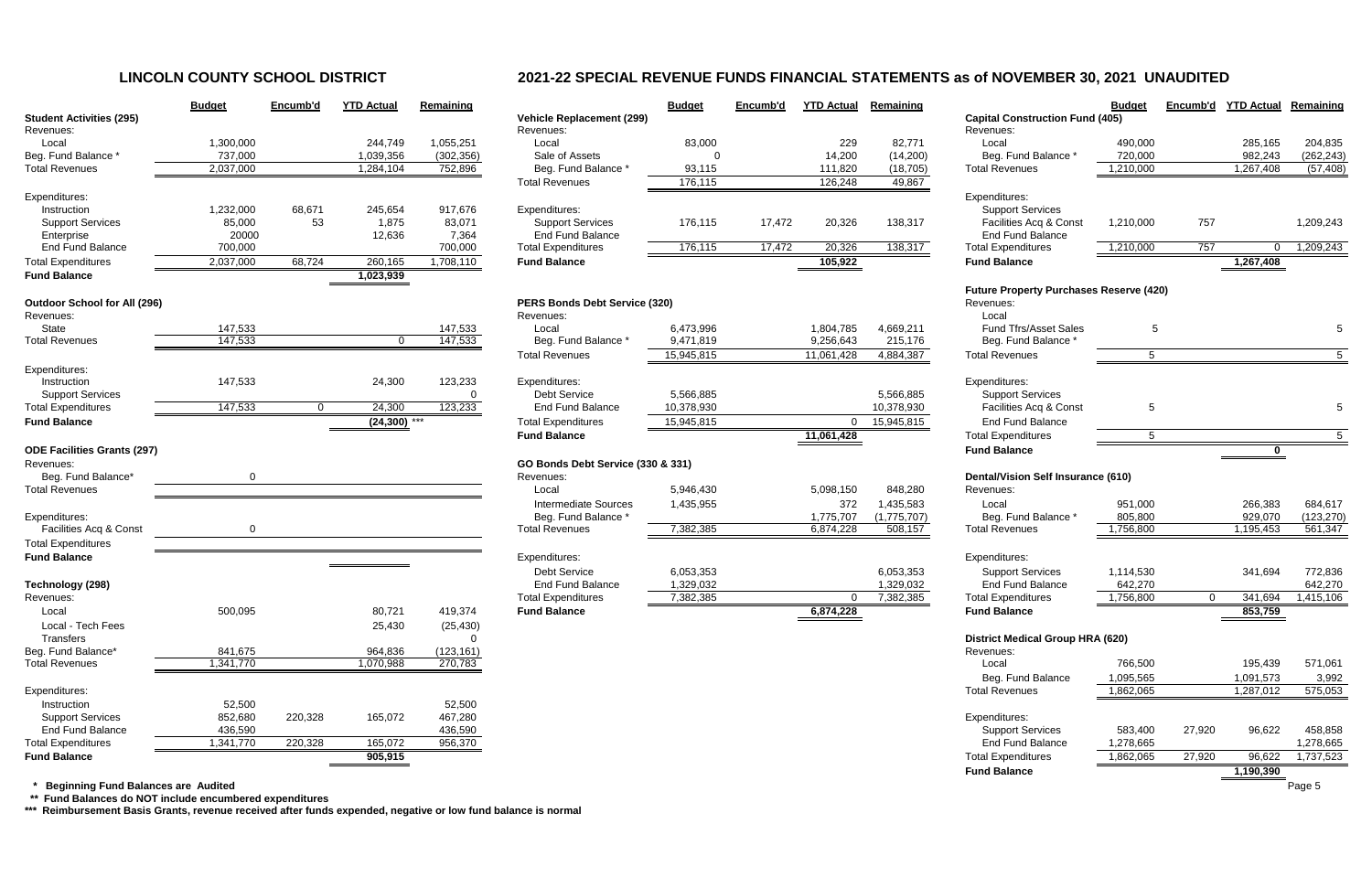### **LINCOLN COUNTY SCHOOL DISTRICT Bills & Claims Over \$5,000 2021-2022 Fiscal Year November 2021**

| Date       | Payee                                  | <b>Description</b>                                |     | Amount       |
|------------|----------------------------------------|---------------------------------------------------|-----|--------------|
| 11/5/2021  | <b>CONSCENDO MEDICAL PRODUCTS LLC</b>  | <b>CHILD &amp; ADULT FACE MASKS</b>               | \$  | 6,250.00     |
| 11/5/2021  | <b>COPELAND LUMBER YARDS, INC</b>      | <b>VARIOUS SUPPLIES</b>                           | \$  | 7,485.63     |
| 11/5/2021  | <b>COSA</b>                            | <b>MEMBERSHIP DUES</b>                            | \$  | 13,480.00    |
| 11/5/2021  | <b>DEPARTMENT OF EDUCATION (581)</b>   | K-8 & HS SUMMER PROGRAM REIMBURSEMENT             |     | \$326,797.31 |
| 11/5/2021  | <b>EDDYVILLE CHARTER SCHOOL</b>        | <b>SIA SERVICES</b>                               | \$  | 18,358.76    |
| 11/5/2021  | <b>GLAS ARCHITECTS</b>                 | <b>ARCHITECTURAL SERVICES FOR NEW GYM-YVE</b>     | \$  | 7,511.25     |
| 11/5/2021  | <b>HUNGERFORD LAW FIRM</b>             | <b>LEGAL SERVICES-OCTOBER</b>                     | \$  | 6,156.65     |
| 11/5/2021  | IRS ENVIRONMENTAL OF PORTLAND, INC.    | ASBESTOS ABATEMENT-NHS GRANDSTAND                 | \$  | 28,591.00    |
| 11/5/2021  | <b>PACIFIC POWER</b>                   | <b>UTILITIES</b>                                  | \$  | 15,998.27    |
| 11/5/2021  | SODEXO, INC & AFFILIATES (CUST)        | <b>MONTHLY CONTRACT SERVICES</b>                  |     | \$155,027.98 |
| 11/5/2021  | <b>TIGARD MUSIC</b>                    | <b>BAND INSTRUMENT SUPPLIES-TAHS</b>              | \$  | 5,976.60     |
| 11/5/2021  | <b>VOLLEYBALLUSA.COM</b>               | <b>VOLLEYBALL NET SYSTEM-TAHS</b>                 | \$  | 5,773.08     |
| 11/10/2021 | <b>CARSON OIL COMPANY, INC</b>         | <b>BUS FLEET FUEL</b>                             | \$  | 14,057.96    |
| 11/10/2021 | CDW GOVERNMENT, INC.                   | PROJECTORS & MONITORS-TECH, DOCKING STATIONS-TOES | \$  | 21,755.50    |
| 11/10/2021 | <b>COMMITTEE FOR CHILDREN</b>          | <b>K-5 SEL CURRICULUM</b>                         | \$  | 9,436.00     |
| 11/10/2021 | <b>COPELAND LUMBER YARDS, INC</b>      | <b>VARIOUS SUPPLIES</b>                           | \$  | 6,788.71     |
| 11/10/2021 | <b>ESS WEST, LLC</b>                   | <b>SUBSTITUTE PAYROLL SERVICE</b>                 | \$  | 11,793.46    |
| 11/10/2021 | <b>SCHOOL OUTFITTERS</b>               | <b>CAFETERIA TABLES-NHS</b>                       | \$  | 35,330.25    |
| 11/10/2021 | <b>STATE OF OREGON_7668</b>            | UNEMPLOYMENT BENEFITS                             | \$  | 15,201.92    |
| 11/10/2021 | <b>WAXIE</b>                           | <b>CUSTODIAL SUPPLIES</b>                         | \$  | 11,970.60    |
| 11/12/2021 | <b>EDDYVILLE CHARTER SCHOOL</b>        | SIA SERVICES & ESSER CLAIMS                       |     | \$159,984.47 |
| 11/12/2021 | FIRST STUDENT, INC.                    | MONTHLY CONTRACT SERVICES-OCTOBER                 |     | \$370,700.00 |
| 11/19/2021 | <b>CARPET ONE FLOOR &amp; HOME</b>     | <b>CARPET SUPPLIES-ECC</b>                        | \$  | 6,204.00     |
| 11/19/2021 | <b>CARSON OIL COMPANY, INC</b>         | <b>HEATING &amp; FLEET FUEL</b>                   | \$  | 20,313.97    |
| 11/19/2021 | <b>COMMUNITY SERVICES CONSORTIUM</b>   | <b>21-22 SSF PAYMENT-NOVEMBER</b>                 | \$  | 26,647.60    |
| 11/19/2021 | DELL MARKETING, LP                     | <b>LAPTOPS &amp; DOCKING STATIONS</b>             | \$  | 17,448.64    |
| 11/19/2021 | DH GOEBEL, ARCHITECT                   | ARCHITECTURAL SERVICES-NHS, TOHS, & YVE           | \$  | 6,930.00     |
| 11/19/2021 | <b>EDDYVILLE CHARTER SCHOOL</b>        | <b>21-22 SSF PAYMENT-NOVEMBER</b>                 |     | \$196,800.65 |
| 11/19/2021 | <b>ESS WEST, LLC</b>                   | SUBSTITUTE PAYROLL SERVICE                        | \$  | 23,277.08    |
| 11/19/2021 | <b>GLAS ARCHITECTS</b>                 | <b>ARCHITECTURAL SERVICES FOR NEW GYM-YVE</b>     | \$  | 22,566.31    |
| 11/19/2021 | <b>HAND2MIND</b>                       | <b>K-5 MATH CURRICULUM</b>                        | \$  | 5,723.56     |
| 11/19/2021 | JOHNSON & SONS DRYWALL & ACOUSTICS LLC | DRYWALL INSTALLATION-ECC                          | \$  | 5,908.00     |
| 11/19/2021 | NORTHWEST NATURAL                      | <b>UTILITIES</b>                                  | Ş   | 16,675.91    |
| 11/19/2021 | NORTHWEST TEXTBOOK DEPOSITORY          | <b>GRADE 1-5 MATH CURRICULUM</b>                  | \$  | 27,955.90    |
| 11/19/2021 | <b>OMSI UNIT #85</b>                   | OUTDOOR SCHOOL-CVH, EVC, SVC, TAEL, & TOES        | \$. | 24,300.00    |
| 11/19/2021 | <b>ROAD &amp; DRIVEWAY CO</b>          | <b>PAVING PREP &amp; ASPHALT-ECC</b>              | \$  | 50,082.33    |
| 11/19/2021 | SILETZ VALLEY CHARTER SCHOOL           | <b>21-22 SSF PAYMENT-NOVEMBER</b>                 |     | \$165,202.95 |
| 11/19/2021 | SODEXO, INC & AFFILIATES (CAFE)        | <b>MONTHLY CONTRACT SERVICES</b>                  |     | \$189,776.21 |
| 11/19/2021 | ULTRASONIC INC                         | <b>GYM SOUND SUPPLIES &amp; SPEAKERS-NMS</b>      | \$. | 20,781.00    |
| 11/19/2021 | <b>WAXIE</b>                           | <b>CUSTODIAL SUPPLIES</b>                         | \$. | 19,281.33    |
| 11/30/2021 | <b>AMAZON</b>                          | <b>VARIOUS SUPPLIES</b>                           | \$. | 34,145.13    |
| 11/30/2021 | <b>CENTRAL LINCOLN PUD</b>             | <b>UTILITIES</b>                                  | \$. | 33,298.87    |
| 11/30/2021 | <b>CENTURYLINK (Q)</b>                 | <b>PHONE SERVICE</b>                              | \$  | 10,599.13    |
| 11/30/2021 | <b>CITY OF NEWPORT</b>                 | <b>UTILITIES</b>                                  | \$  | 6,102.30     |
| 11/30/2021 | <b>CITY OF TOLEDO</b>                  | <b>UTILITIES</b>                                  | \$  | 9,160.45     |
| 11/30/2021 | <b>COASTCOM, INC</b>                   | <b>ETHERNET SERVICE</b>                           | \$. | 13,273.25    |
| 11/30/2021 | DAHL DISPOSAL SERVICE INC (TOLEDO)     | <b>GARBAGE DISPOSAL SERVICE</b>                   | \$  | 6,250.14     |
| 11/30/2021 | <b>THOMPSON SANITARY SERVICE</b>       | <b>GARBAGE DISPOSAL SERVICE</b>                   | \$  | 8,556.63     |